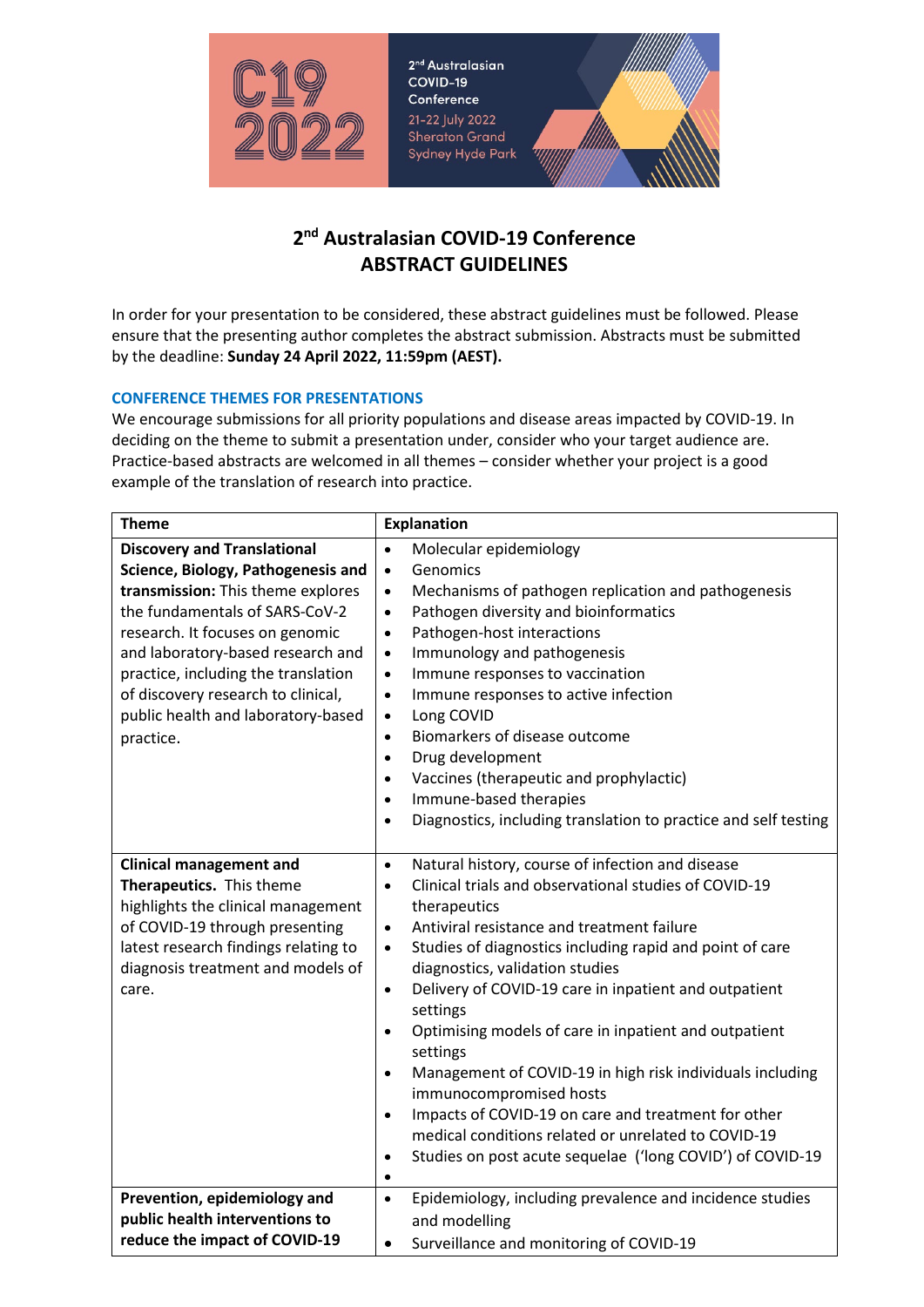| infection Australasian region: This<br>theme includes COVID-19<br>prevention and health promotion<br>initiatives, the surveillance and<br>epidemiology and modelling, as<br>well as behavioural, social and<br>biomedical research on<br>understanding the COVID1-<br>pandemic and reducing its impact<br>in Australia and the region. This<br>theme aims to highlight and<br>promote research and practice into<br>community engagement,<br>prevention including public health<br>and other interventions and drivers<br>and barriers to testing and vaccine<br>uptake. It also aims to highlight<br>research and practice exploring<br>equity and the disproportionate<br>direct and indirect impact of<br>COVID-19 in communities with<br>social and structural disadvantage. | Measuring and evaluating the population-level impact of<br>$\bullet$<br>social, behavioural and biomedical prevention and<br>intervention strategies to reduce COVID-19 infections. This<br>includes unintended consequences of interventions.<br>Implementation research<br>٠<br>Determining population-level risk factors for acquisition,<br>٠<br>and transmission of COVID-19<br>Evaluation of prevention interventions and health<br>$\bullet$<br>promotion activities, including economic evaluation<br>Translation of surveillance data and research findings into<br>٠<br>program design and implementation<br>Assessment of the impact of COVID-19 on key populations<br>٠<br>Molecular and network epidemiology<br>$\bullet$<br>The role of therapeutics in prevention<br>$\bullet$<br>The impact, surveillance and prevention of co-morbidities<br>$\bullet$<br>associated with COVID-19 infection<br>Mathematic modelling of the impact of COVID-19 on other<br>$\bullet$<br>health issues including HIV, viral hepatitis, STIs and NCDs.<br>Identifying gaps COVID-19 prevention, health promotion<br>and research<br>The role of community engagement in controlling the<br>COVID-19 epidemic Characteristics of existing and emerging<br>key populations at increased risk of COVID-19<br>$\bullet$ |
|----------------------------------------------------------------------------------------------------------------------------------------------------------------------------------------------------------------------------------------------------------------------------------------------------------------------------------------------------------------------------------------------------------------------------------------------------------------------------------------------------------------------------------------------------------------------------------------------------------------------------------------------------------------------------------------------------------------------------------------------------------------------------------|--------------------------------------------------------------------------------------------------------------------------------------------------------------------------------------------------------------------------------------------------------------------------------------------------------------------------------------------------------------------------------------------------------------------------------------------------------------------------------------------------------------------------------------------------------------------------------------------------------------------------------------------------------------------------------------------------------------------------------------------------------------------------------------------------------------------------------------------------------------------------------------------------------------------------------------------------------------------------------------------------------------------------------------------------------------------------------------------------------------------------------------------------------------------------------------------------------------------------------------------------------------------------------------------------------------------|
| <b>Social, Political and Cultural</b><br><b>Aspects of HIV and Sexual &amp;</b><br><b>Reproductive Health in the</b><br>Australasian Region: This theme<br>welcomes abstracts that address<br>the social, political and cultural<br>issues shaping responses to the<br>pandemic responses as well as<br>COVID-19 prevention, treatment<br>and care, in the Australasian<br>region. With a focus on critical<br>inquiry and analysis of the social,<br>political and cultural aspects of<br>COVID-19, this theme aims to<br>advance a diverse range of<br>perspectives on these issues,<br>particularly in social research,<br>policy analysis and community<br>advocacy.                                                                                                         | Social, political and cultural aspects of Australia's COVID-19<br>$\bullet$<br>pandemic responses<br>Evaluation of strategies related to acceptance and adoption<br>$\bullet$<br>of pandemic-related strategies, such as physical distancing,<br>masks, and COVID-19 vaccines<br>Impact of social inequalities on COVID-19 prevention and<br>$\bullet$<br>care<br>Aboriginal and Torres Strait Islander and regional First<br>٠<br>Nations' perspectives on pandemic responses<br>Diverse perspectives on COVID-19, including among young<br>٠<br>people, people from sexual and gender minorities, people<br>with disabilities, and people living in rural and remote areas<br>Critical analyses of media related to COVID-19, including<br>$\bullet$<br>social media platforms and apps<br>Issues related to communication and engagement issues,<br>$\bullet$<br>including social marketing<br>Insights into the lived experience of diagnosis or<br>٠<br>management of COVID-19<br>The politics and ethics of COVID-19 research, clinical<br>٠<br>practice and policy                                                                                                                                                                                                                                          |

## **KEY WORDS**

The following keywords are to be used to assist with the appropriate allocation of reviewers. Please select at least three from the following:

- Modelling
- Biomedical sciences (e.g. laboratory-based)

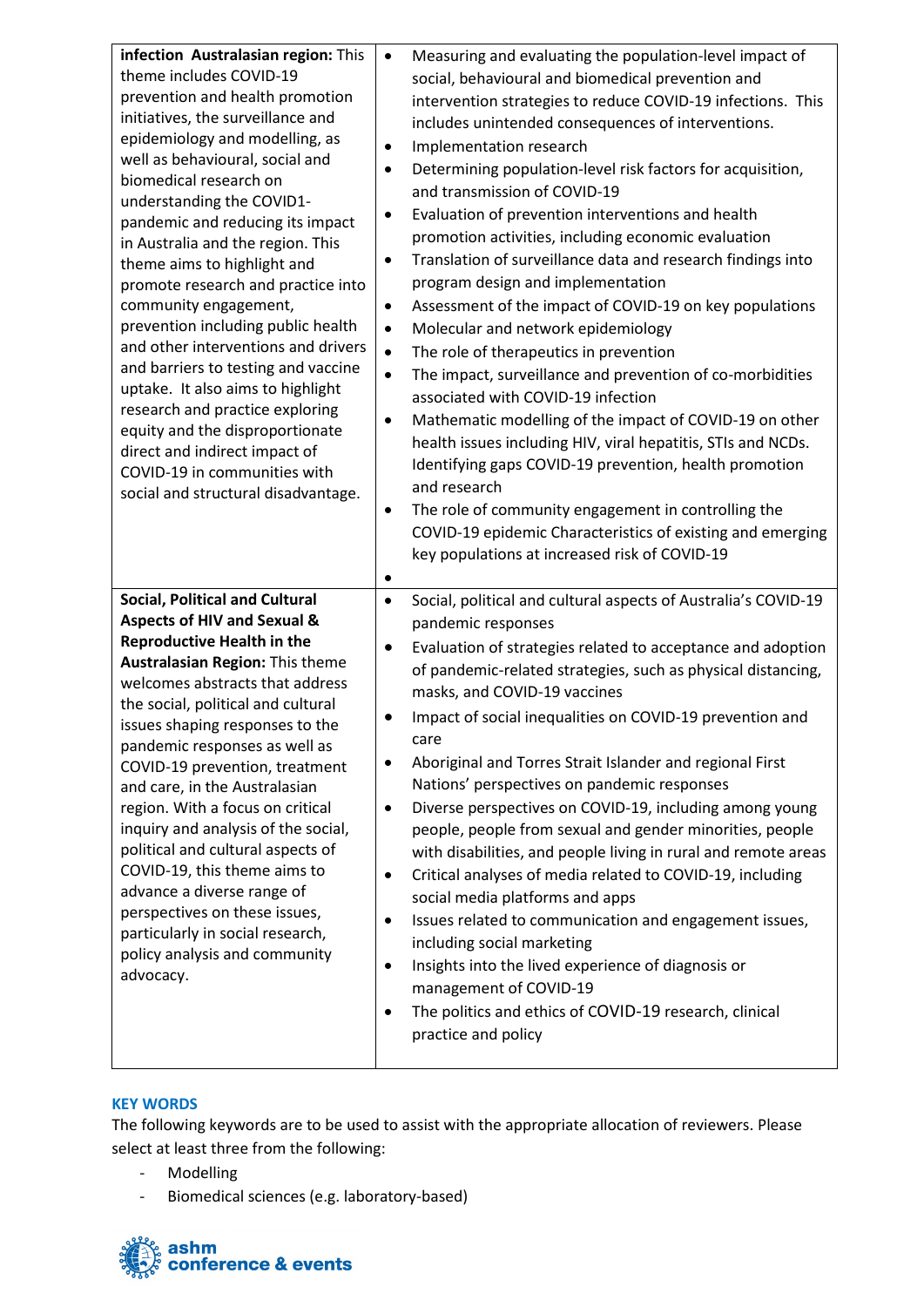- Biostatistics
- Clinical sciences
- Diagnostics
- Vaccines
- Education
- Epidemiology
- Long COVID
- Humanities (e.g. cultural studies, history, literature)
- Health economics
- Health promotion
- Health services and systems
- Other
- Policy
- Prevention
- Priority populations
- Public health
- Social sciences (e.g. sociology, anthropology, social psychology)
- Therapeutics

## **PRESENTATION TYPE**

| Presentation<br><b>Type</b>                                            | <b>Time Allocation</b>                                                                                                              | <b>Explanation</b>                                                                                                                                                                                                                                                                 |
|------------------------------------------------------------------------|-------------------------------------------------------------------------------------------------------------------------------------|------------------------------------------------------------------------------------------------------------------------------------------------------------------------------------------------------------------------------------------------------------------------------------|
| <b>RESEARCH-</b><br><b>BASED ORAL</b><br><b>PRESENTATION</b>           | 12-minute presentation<br>and 3 minutes question<br>time OR Rapid-Fire 3 -<br>minute presentation<br>and 2 minutes question<br>time | Oral presentations on original research findings,<br>case studies, completed projects and theoretical<br>analyses. Presentations should be well<br>structured, rigorous and demonstrate a novel<br>contribution to knowledge.                                                      |
| <b>PRACTICE-</b><br><b>BASED</b><br><b>ORAL</b><br><b>PRESENTATION</b> | 12-minute presentation<br>and 3 minutes question<br>time<br>OR Rapid-Fire 3 -minute<br>presentation and 2<br>minutes question time  | Oral presentations analysing issues and solutions<br>to problems in clinical practice, community<br>engagement, education, health promotion and<br>policy. Presentations should be well structured,<br>rigorous and demonstrate a novel contribution to<br>knowledge and practice. |
| <b>POSTER</b><br><b>PRESENTATION</b>                                   | Permanently displayed<br>during the Conference                                                                                      | Posters will be displayed within the exhibition<br>and catering area. A number of top ranked<br>posters in each theme may be allocated to a<br>poster tour.                                                                                                                        |

## **ABSTRACT PREPARATION GUIDELINES FOR ALL PRESENTATIONS**

## **All abstracts must:**

- Use Arial 12-point type only
- Use single spacing only
- Be submitted as a Microsoft Word (.doc) file only
- Leave one line between paragraphs
- Specify all abbreviations in full at the first mention, followed by the abbreviation in parentheses, thereafter abbreviation only should be used
- Be written in English
- Be checked thoroughly for spelling and grammar
- Not include references

## **All abstracts must include:**

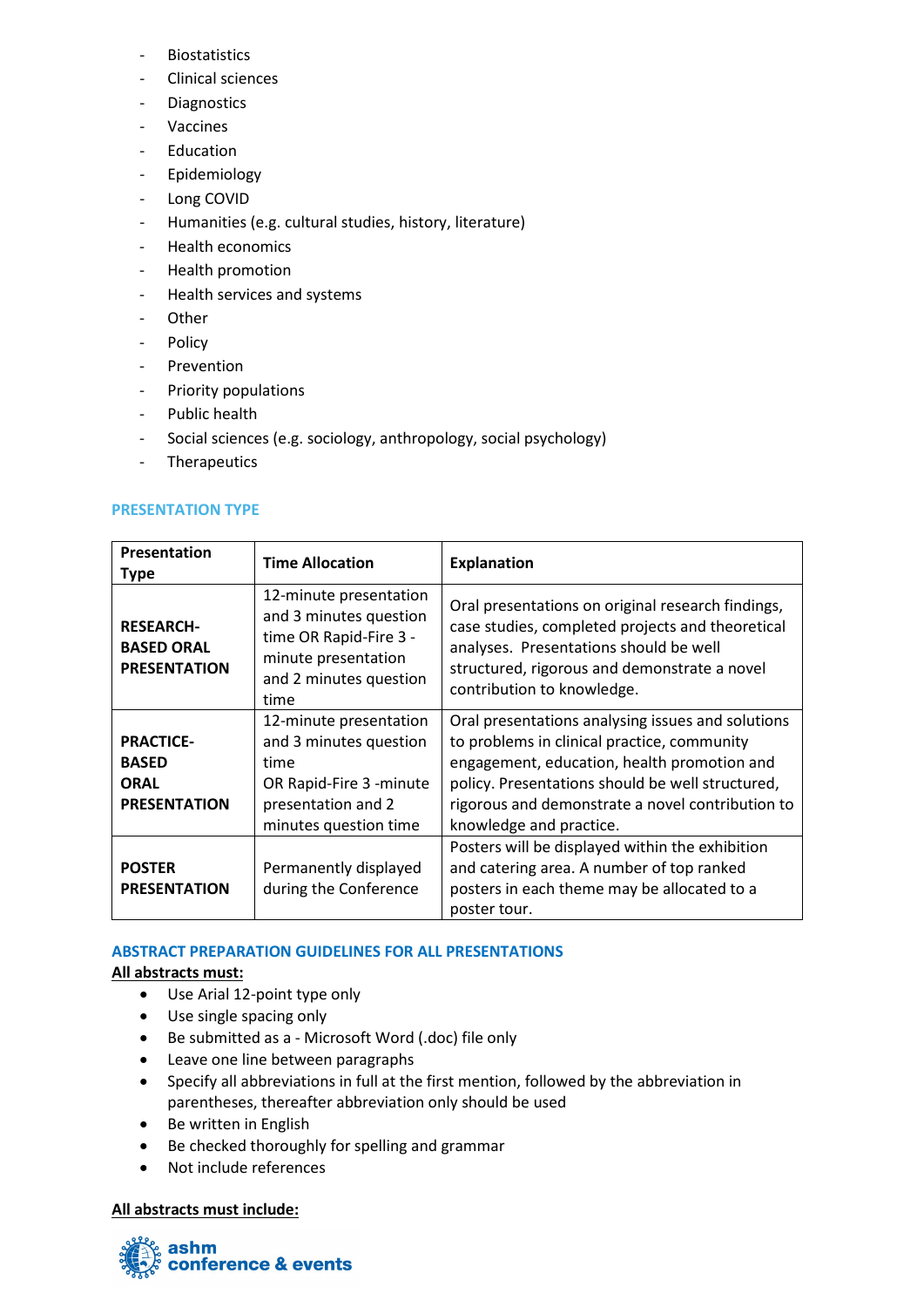## **TITLE**: in **BOLD** at the top of the abstract

# **AUTHORS:**

- Principal author to appear first
- Underline the name of the author who will be presenting the paper
- Use surname followed by initials (do not use full stops or commas between surname and initials)
- Omit degrees and titles
- Include affiliations for each author. Use superscript numbering *after* the author's name to indicate affiliations

## **Abstract Template Options**

Please note there are two abstract Template Options

- Research-Based Abstract Template
- Practice-Based Abstract Template

**RESEARCH-BASED ABSTRACT:** maximum 300 words, with following headings:

- Background: study objectives, hypotheses tested, research questions or description of problem
- Methods: methods used or approach taken (e.g. study population, data collection methods, statistical analyses and/or theoretical approach)
- Results: in summarised form, must include data (e.g. statistics or qualitative data) but do not include tables, graphs or pictures. include results/outcomes and results of statistical tests such as p values, odds or hazard ratios and confidence intervals.
- Conclusion: describe the main outcomes and implications of the study. Highlight the novelty of findings, how they contribute to evidence-based practice and what steps are being taken to put the research into practice.

# **PRACTICE-BASED ABSTRACT**: maximum 300 words

Submissions may use the Background/Methods/Results/Conclusion format from the Research-Based Abstract or the following headings:

- Background/Purpose: describe the problem and outline the project or policy aims
- Approach: outline the main components of the project or policy
- Outcomes/Impact: Include concrete observations and findings of the social community or political impact of your work based on completed or ongoing work
- Innovation and significance: Explain why your project or policy is unique and of significance, including why this project or policy is an important response to current HIV-related health priorities

## **Abstracts based on Indigenous Research**

- We encourage abstracts based on Indigenous issues be presented by Indigenous persons, or an Indigenous co-presenter be included.
- If this is not possible, please include some information in the abstract as to whether any member of the Indigenous community in which the research is based was involved in development of the research protocol or in conducting the research.

**Note: If the body of the abstract is more than 300 words it will be sent back to be revised.** *A sample abstract is available on the website.* **The 300 is not inclusive of the disclosure of interest.**

## **All abstracts must include:**

# **DISCLOSURE OF INTEREST STATEMENT:**

The Australasian Society for HIV, Viral Hepatitis and Sexual Health Medicine recognises the considerable contribution that industry partners make to professional and research activities. We also recognise the need for transparency of disclosure of potential conflicts of interest by

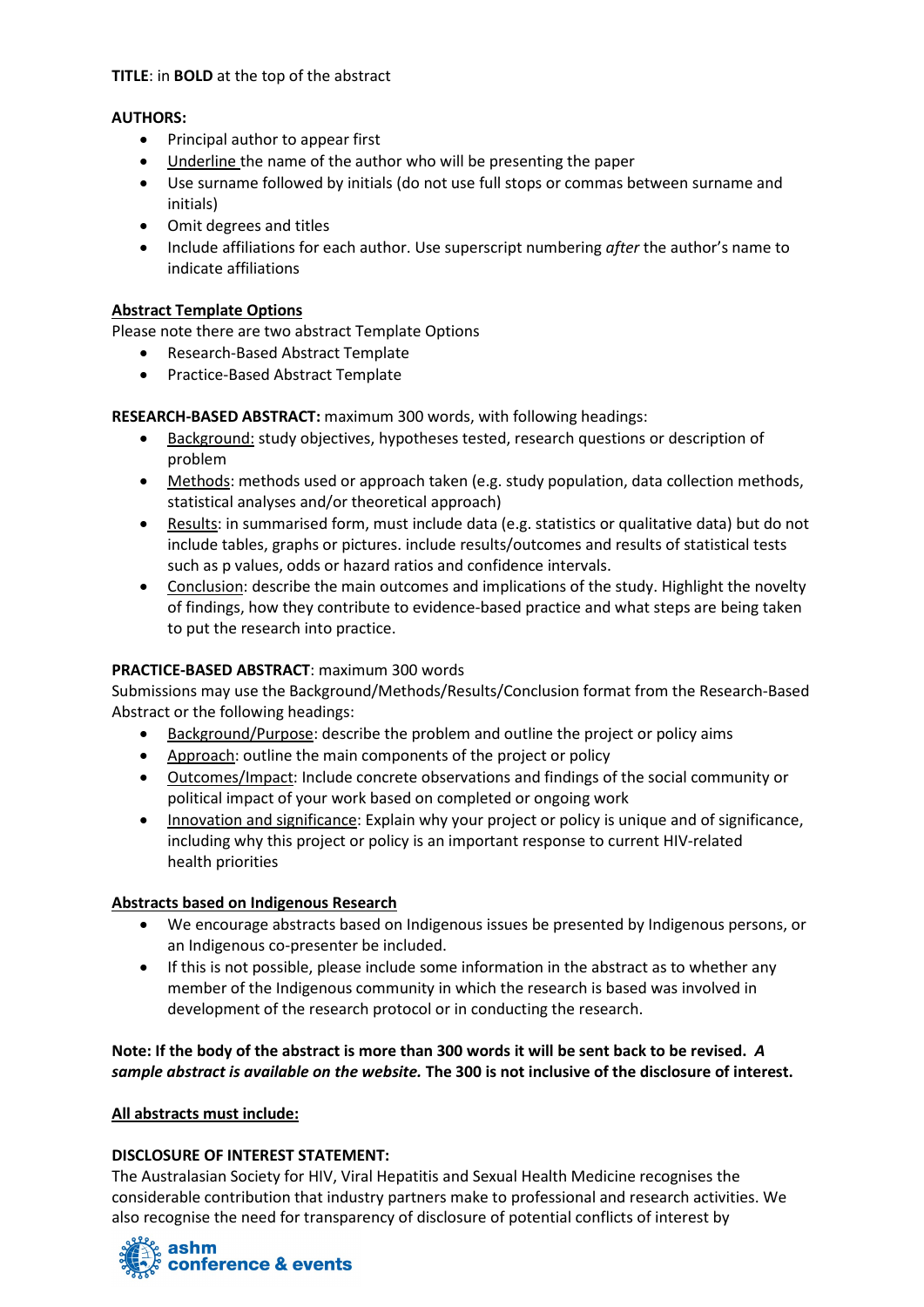acknowledging these relationships in publications and presentations. **If you do not have a disclosure of interest, please state 'None'.**

## **Disclosure of interest statement – Industry:**

*Example 1. Organisation X declares payments to his institution for investigator-initiated research from Industry Company X.*

*Example 2. Organisation X has received donated materials from Industry Company X. All other authors declare no competing interests.*

#### **Acknowledgement of Funding**

*Example 1. This study was funded in part by the Government Body X.*

*Example 2. Organisation X receive grant funding from the Government Body X. No pharmaceutical / Industry grants were received for this study.*

Note: If accepted into the program you will be requested to include a disclosure of interest slide into your presentation or include such statements in your poster.

#### **SELECTION CRITERIA**

Research-Based Abstracts will be favoured at review if they incorporate:

- o Completed rather than future work (Outline data as known at the time of submission however other studies that have final results may be prioritised for presentation)
- o Original data of high quality.
- o An analysis that extends existing knowledge
- o Clarity of methodology, analysis and presentation of results
- o Specific rather than general findings
- o Highlight steps that take research into practice

Practice-Based Abstracts will be favoured at review if they incorporate:

- o A project or policy change that is new, innovative and/or of high impact
- o A project that has been successfully implemented (either completed or ongoing)
- o An analysis of the project or policy change that extends current thinking or ideas
- o Clarity about the evidentiary basis for the project
- o Clarity with which the project purpose, approach, impact and significance has been described

In balancing the program the committee may require authors to present their work in an alternate format (e.g. as a poster rather than oral presentation).

#### **ABSTRACT SUBMISSION**

Abstracts must be submitted electronically through the online abstract submission site. You will be required to enter:

- o Preferred theme
- o Preferred presentation type
- o Authors' names (indicate presenting author and contact details address, telephone and email). Note: Abstract presenters will be required to fund their own attendance at the conference and should not submit an abstract if this is not possible. Scholarships are available and preference will be given to those who do submit abstracts, however authors should ensure they are able to fund their own travel if need be
- o Authors' affiliations
- o Abstract title
- $\circ$  Abstract as a word document (maximum 300 words) plus a disclosure of interest statement
- $\circ$  Short biography of presenter (maximum 50 words). This information will be used by the session chair for introduction purposes and may be published in conference literature
- o Keywords